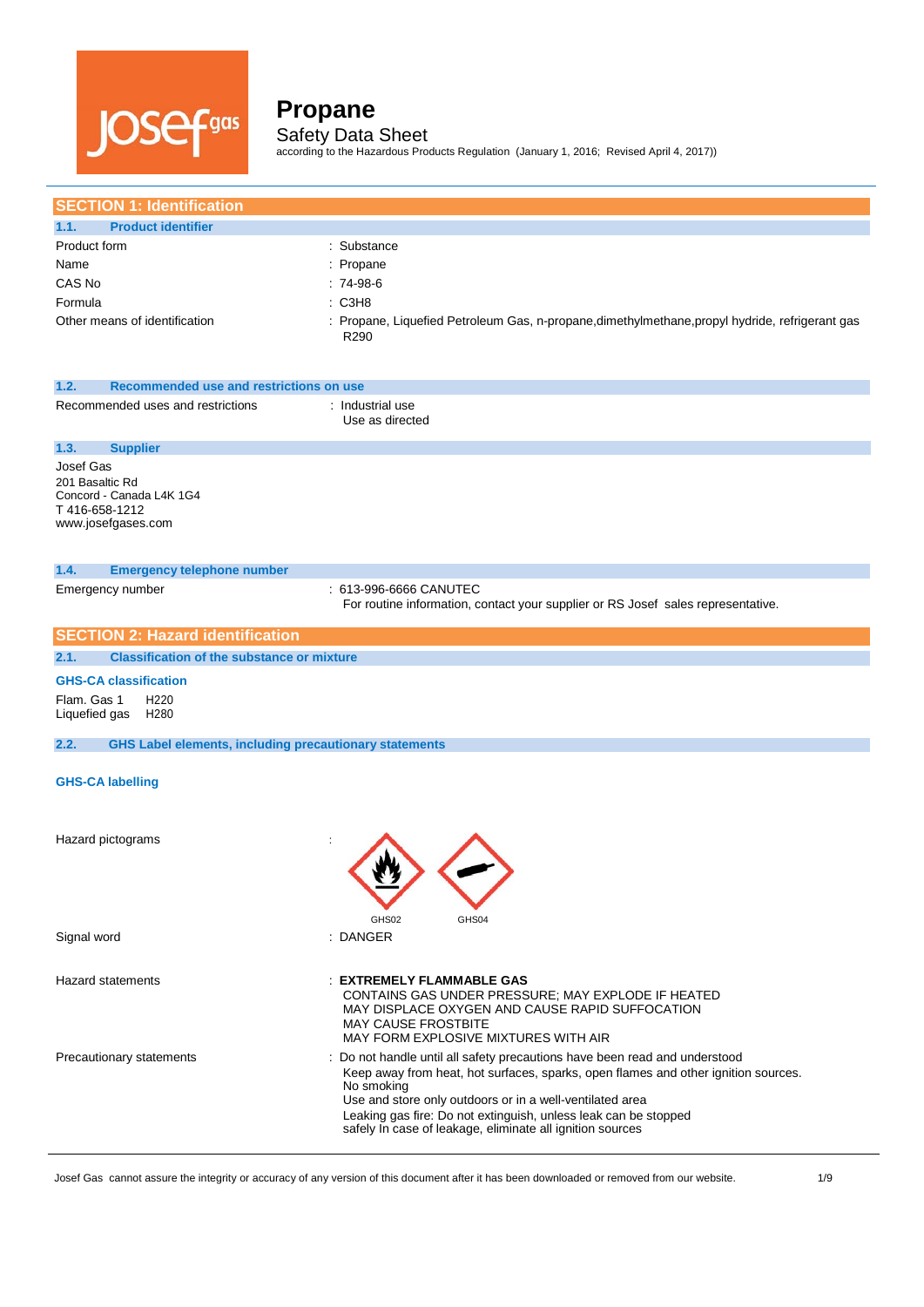

according to the Hazardous Products Regulation (January 1, 2015; Revised April 4, 2017)

| Protect from sunlight when ambient temperature exceeds 52°C (125°F) |
|---------------------------------------------------------------------|
| Use a back flow preventive device in the piping                     |
| Close valve after each use and when empty                           |
| Never put cylinders into unventilated areas of passenger vehicles   |
| Do not open valve until connected to equipment prepared for use     |

#### **2.3. Other hazards**

: Contact with liquid may cause cold burns/frostbite.

Other hazards not contributing to the classification **2.4. Unknown acute toxicity (GHS-CA)**

No data available

### **SECTION 3: Composition/information on ingredients**

#### **3.1. Substances**

| <b>Name</b>                   | <b>CAS No.</b>   | $\%$ (Vol.) | Common Name (synonyms)                                   |
|-------------------------------|------------------|-------------|----------------------------------------------------------|
| Propane<br>(Main constituent) | (CAS No) 74-98-6 | 100         | Propane liquefied / Normal propane / n-Propane / PROPANE |

#### **3.2. Mixtures**

Not applicable

| <b>SECTION 4: First-aid measures</b>                                    |                                                                                                                                                                                                                                                                                                                                                                                                                                                                                                                                               |
|-------------------------------------------------------------------------|-----------------------------------------------------------------------------------------------------------------------------------------------------------------------------------------------------------------------------------------------------------------------------------------------------------------------------------------------------------------------------------------------------------------------------------------------------------------------------------------------------------------------------------------------|
| <b>Description of first aid measures</b><br>4.1.                        |                                                                                                                                                                                                                                                                                                                                                                                                                                                                                                                                               |
| First-aid measures after inhalation                                     | : Remove victim to uncontaminated area wearing self contained breathing apparatus. Keep<br>victim warm and rested. Call a doctor. Apply artificial respiration if breathing stopped.                                                                                                                                                                                                                                                                                                                                                          |
| First-aid measures after skin contact                                   | : The liquid may cause frostbite. For exposure to liquid, immediately warm frostbite area with<br>warm water not to exceed 105°F (41°C). Water temperature should be tolerable to normal<br>skin. Maintain skin warming for at least 15 minutes or until normal coloring and sensation have<br>returned to the affected area. In case of massive exposure, remove clothing while showering<br>with warm water. Seek medical evaluation and treatment as soon as possible.                                                                     |
| First-aid measures after eye contact                                    | : Immediately flush eyes thoroughly with water for at least 15 minutes. Hold the eyelids open and<br>away from the eyeballs to ensure that all surfaces are flushed thoroughly. Contact an<br>ophthalmologist immediately. Get immediate medical attention.                                                                                                                                                                                                                                                                                   |
| First-aid measures after ingestion                                      | : Ingestion is not considered a potential route of exposure.                                                                                                                                                                                                                                                                                                                                                                                                                                                                                  |
| Most important symptoms and effects (acute and delayed)<br>4.2.         |                                                                                                                                                                                                                                                                                                                                                                                                                                                                                                                                               |
| No additional information available                                     |                                                                                                                                                                                                                                                                                                                                                                                                                                                                                                                                               |
| 4.3.<br>Immediate medical attention and special treatment, if necessary |                                                                                                                                                                                                                                                                                                                                                                                                                                                                                                                                               |
| Other medical advice or treatment                                       | : None.                                                                                                                                                                                                                                                                                                                                                                                                                                                                                                                                       |
| <b>SECTION 5: Fire-fighting measures</b>                                |                                                                                                                                                                                                                                                                                                                                                                                                                                                                                                                                               |
| Suitable extinguishing media<br>5.1.                                    |                                                                                                                                                                                                                                                                                                                                                                                                                                                                                                                                               |
| Suitable extinguishing media                                            | : Carbon dioxide, dry chemical powder, water spray, fog.                                                                                                                                                                                                                                                                                                                                                                                                                                                                                      |
| 5.2.<br><b>Unsuitable extinguishing media</b>                           |                                                                                                                                                                                                                                                                                                                                                                                                                                                                                                                                               |
| No additional information available                                     |                                                                                                                                                                                                                                                                                                                                                                                                                                                                                                                                               |
| 5.3.<br>Specific hazards arising from the hazardous product             |                                                                                                                                                                                                                                                                                                                                                                                                                                                                                                                                               |
| Fire hazard                                                             | : <b>EXTREMELY FLAMMABLE GAS.</b> If venting or leaking gas catches fire, do not extinguish<br>flames. Flammable vapors may spread from leak, creating an explosive reignition hazard.<br>Vapors can be ignited by pilot lights, other flames, smoking, sparks, heaters, electrical<br>equipment, static discharge, or other ignition sources at locations distant from product handling<br>point. Explosive atmospheres may linger. Before entering an area, especially a confined area,<br>check the atmosphere with an appropriate device. |
| <b>Explosion hazard</b>                                                 | : <b>EXTREMELY FLAMMABLE GAS.</b> Forms explosive mixtures with air and oxidizing agents.                                                                                                                                                                                                                                                                                                                                                                                                                                                     |
| Reactivity                                                              | : No reactivity hazard other than the effects described in sub-sections below.                                                                                                                                                                                                                                                                                                                                                                                                                                                                |
| Reactivity in case of fire                                              | : No reactivity hazard other than the effects described in sub-sections below.                                                                                                                                                                                                                                                                                                                                                                                                                                                                |

RS Josef Group cannot assure the integrity or accuracy of any version of this document after it has been downloaded or removed from our website. 2/9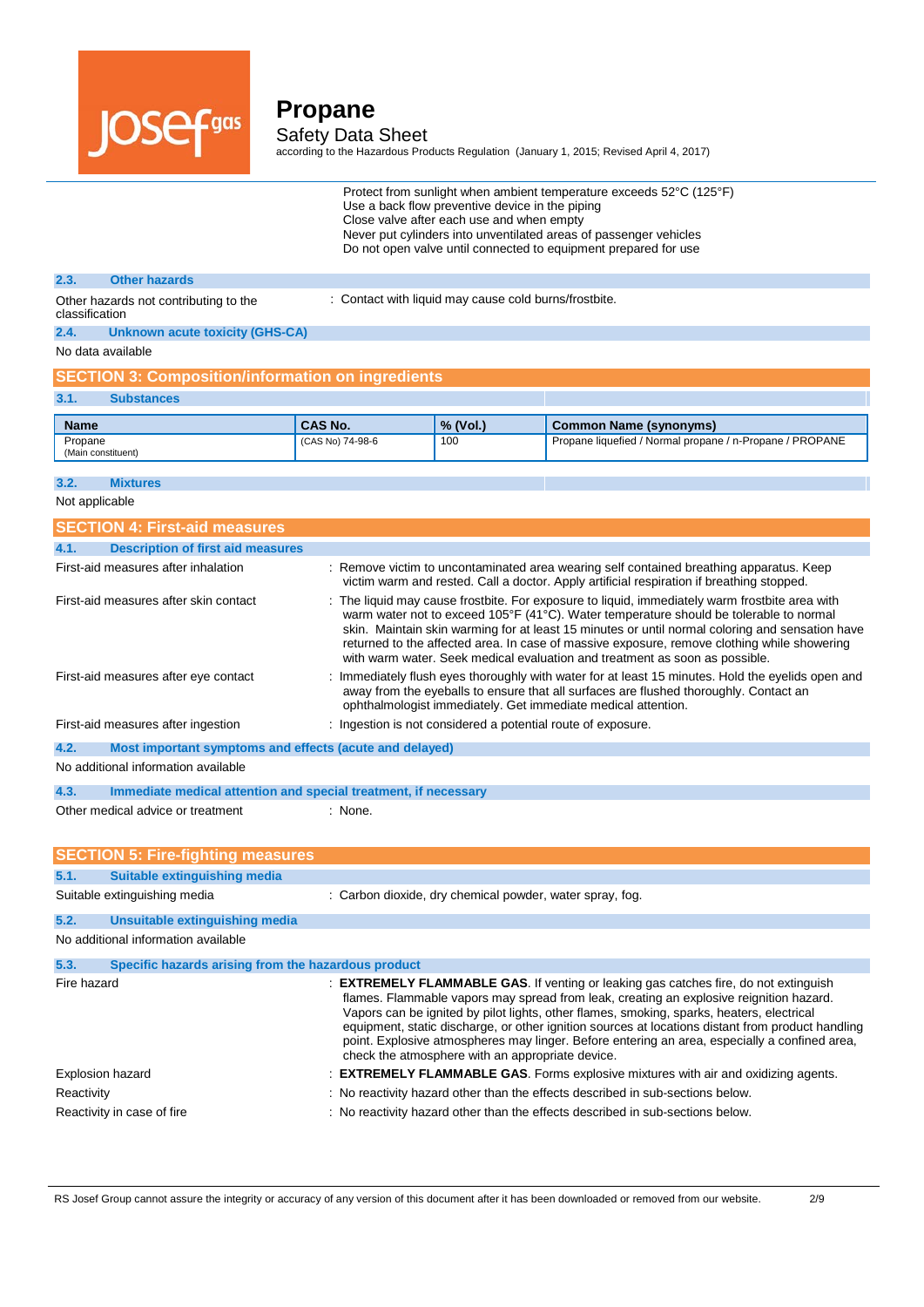

 $\overline{a}$ 

# **Propane**

Safety Data Sheet according to the Hazardous Products Regulation (January 1, 2016: Revised April 4, 2017)

| 5.4.<br>Special protective equipment and precautions for fire-fighters            |                                                                                                                                                                                                                                                                                                                                                                                                                                                                                                                                                                                                                                                                                                                                                                                                                                                                                                                                                                                                                                                                                                                                       |
|-----------------------------------------------------------------------------------|---------------------------------------------------------------------------------------------------------------------------------------------------------------------------------------------------------------------------------------------------------------------------------------------------------------------------------------------------------------------------------------------------------------------------------------------------------------------------------------------------------------------------------------------------------------------------------------------------------------------------------------------------------------------------------------------------------------------------------------------------------------------------------------------------------------------------------------------------------------------------------------------------------------------------------------------------------------------------------------------------------------------------------------------------------------------------------------------------------------------------------------|
| Firefighting instructions                                                         | : Evacuate all personnel from the danger area. Use self-contained breathing apparatus (SCBA)<br>and protective clothing. Immediately cool containers with water from maximum distance. Stop<br>flow of gas if safe to do so, while continuing cooling water spray. Remove ignition sources if<br>safe to do so. Remove containers from area of fire if safe to do so. On-site fire brigades must<br>comply with their provincial and local fire code regulations.                                                                                                                                                                                                                                                                                                                                                                                                                                                                                                                                                                                                                                                                     |
| Protection during firefighting                                                    | : Compressed gas: asphyxiant. Suffocation hazard by lack of oxygen.                                                                                                                                                                                                                                                                                                                                                                                                                                                                                                                                                                                                                                                                                                                                                                                                                                                                                                                                                                                                                                                                   |
| Special protective equipment for fire fighters                                    | : Standard protective clothing and equipment (Self Contained Breathing Apparatus) for fire<br>fighters.                                                                                                                                                                                                                                                                                                                                                                                                                                                                                                                                                                                                                                                                                                                                                                                                                                                                                                                                                                                                                               |
| Specific methods                                                                  | : Use fire control measures appropriate for the surrounding fire. Exposure to fire and heat<br>radiation may cause gas containers to rupture. Cool endangered containers with water spray jet<br>from a protected position. Prevent water used in emergency cases from entering sewers and<br>drainage systems                                                                                                                                                                                                                                                                                                                                                                                                                                                                                                                                                                                                                                                                                                                                                                                                                        |
|                                                                                   | Stop flow of product if safe to do so                                                                                                                                                                                                                                                                                                                                                                                                                                                                                                                                                                                                                                                                                                                                                                                                                                                                                                                                                                                                                                                                                                 |
|                                                                                   | Use water spray or fog to knock down fire fumes if possible.                                                                                                                                                                                                                                                                                                                                                                                                                                                                                                                                                                                                                                                                                                                                                                                                                                                                                                                                                                                                                                                                          |
| Other information                                                                 | Containers are equipped with a pressure relief device. (Exceptions may exist where authorized<br>by $TC.$ ).                                                                                                                                                                                                                                                                                                                                                                                                                                                                                                                                                                                                                                                                                                                                                                                                                                                                                                                                                                                                                          |
| <b>SECTION 6: Accidental release measures</b>                                     |                                                                                                                                                                                                                                                                                                                                                                                                                                                                                                                                                                                                                                                                                                                                                                                                                                                                                                                                                                                                                                                                                                                                       |
| 6.1.                                                                              | Personal precautions, protective equipment and emergency procedures                                                                                                                                                                                                                                                                                                                                                                                                                                                                                                                                                                                                                                                                                                                                                                                                                                                                                                                                                                                                                                                                   |
| General measures                                                                  | : Wear self-contained breathing apparatus when entering area unless atmosphere is proven to<br>be safe. Evacuate area. Ensure adequate air ventilation. Stop leak if safe to do so.                                                                                                                                                                                                                                                                                                                                                                                                                                                                                                                                                                                                                                                                                                                                                                                                                                                                                                                                                   |
| 6.2.<br>Methods and materials for containment and cleaning up                     |                                                                                                                                                                                                                                                                                                                                                                                                                                                                                                                                                                                                                                                                                                                                                                                                                                                                                                                                                                                                                                                                                                                                       |
| <b>Reference to other sections</b><br>6.3.                                        |                                                                                                                                                                                                                                                                                                                                                                                                                                                                                                                                                                                                                                                                                                                                                                                                                                                                                                                                                                                                                                                                                                                                       |
| For further information refer to section 8: Exposure controls/personal protection |                                                                                                                                                                                                                                                                                                                                                                                                                                                                                                                                                                                                                                                                                                                                                                                                                                                                                                                                                                                                                                                                                                                                       |
|                                                                                   |                                                                                                                                                                                                                                                                                                                                                                                                                                                                                                                                                                                                                                                                                                                                                                                                                                                                                                                                                                                                                                                                                                                                       |
| <b>SECTION 7: Handling and storage</b>                                            |                                                                                                                                                                                                                                                                                                                                                                                                                                                                                                                                                                                                                                                                                                                                                                                                                                                                                                                                                                                                                                                                                                                                       |
| 7.1.<br><b>Precautions for safe handling</b>                                      |                                                                                                                                                                                                                                                                                                                                                                                                                                                                                                                                                                                                                                                                                                                                                                                                                                                                                                                                                                                                                                                                                                                                       |
| Precautions for safe handling                                                     | : Keep away from heat, hot surfaces, sparks, open flames and other ignition sources. No<br>smoking. Use only non-sparking tools. Use only explosion-proof equipment                                                                                                                                                                                                                                                                                                                                                                                                                                                                                                                                                                                                                                                                                                                                                                                                                                                                                                                                                                   |
|                                                                                   | Wear leather safety gloves and safety shoes when handling cylinders. Protect cylinders from<br>physical damage; do not drag, roll, slide or drop. While moving cylinder, always keep in place<br>removable valve cover. Never attempt to lift a cylinder by its cap; the cap is intended solely to<br>protect the valve. When moving cylinders, even for short distances, use a cart (trolley, hand<br>truck, etc.) designed to transport cylinders. Never insert an object (e.g, wrench, screwdriver, pry<br>bar) into cap openings; doing so may damage the valve and cause a leak. Use an adjustable<br>strap wrench to remove over-tight or rusted caps. Slowly open the valve. If the valve is hard to<br>open, discontinue use and contact your supplier. Close the container valve after each use;<br>keep closed even when empty. Never apply flame or localized heat directly to any part of the<br>container. High temperatures may damage the container and could cause the pressure relief<br>device to fail prematurely, venting the container contents. For other precautions in using this<br>product, see section 16. |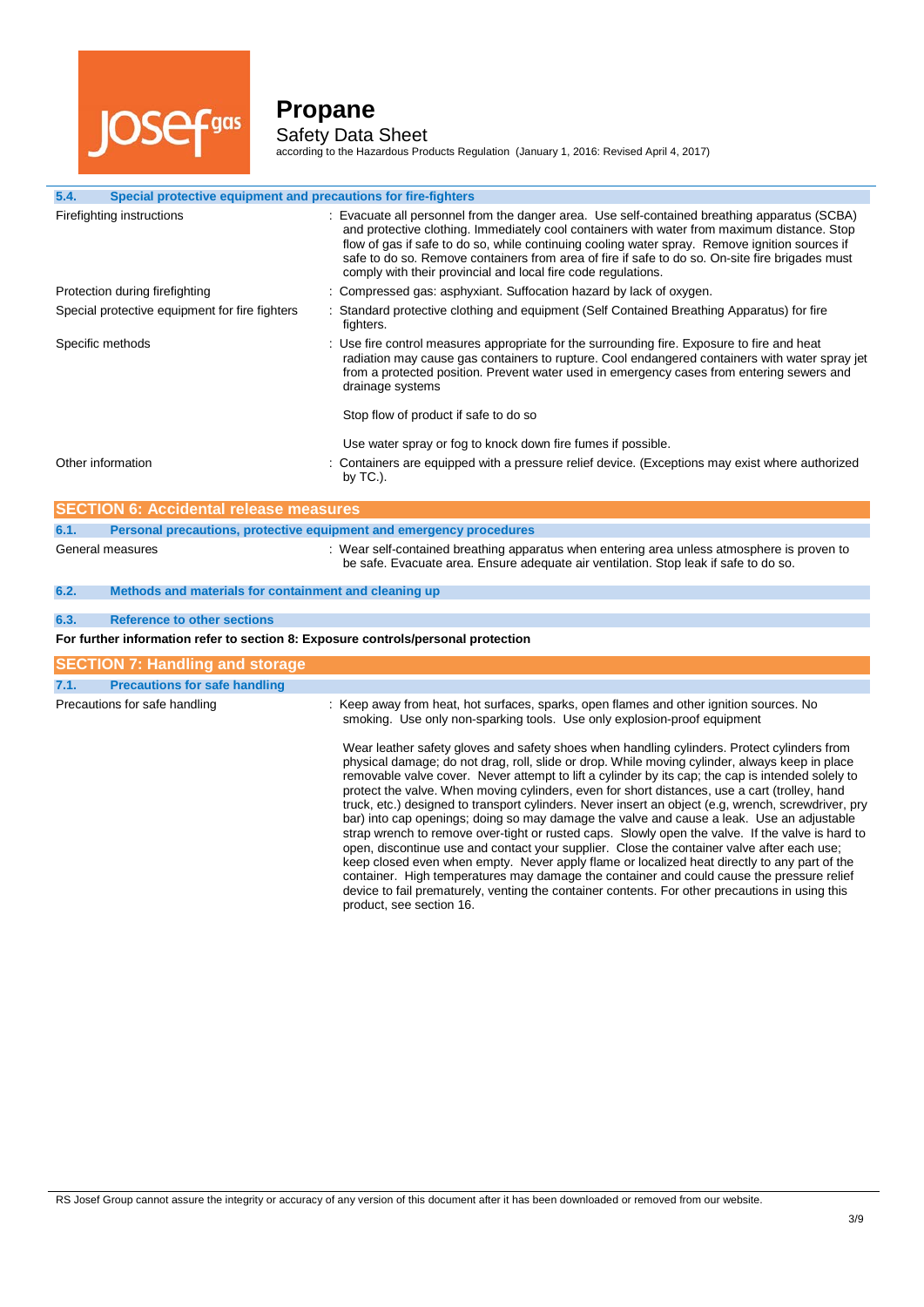

according to the Hazardous Products Regulation (January 1, 2016: Revised April 4, 2017)

#### **7.2. Conditions for safe storage, including any incompatibilities**

Storage conditions **included in the Conduct only state only where temperature will not exceed 125°F (52°C). Post "No Smoking" or "Open** Flames" signs in storage and use areas. There must be no sources of ignition. Separate packages and protect against potential fire and/or explosion damage following appropriate codes and requirements (e.g, NFPA 30, NFPA 55, NFPA 70, and/or NFPA 221 in the U.S.) or according to requirements determined by the Authority Having Jurisdiction (AHJ). Always secure containers upright to keep them from falling or being knocked over. Install valve protection cap, if provided, firmly in place by hand when the container is not in use. Store full and empty containers separately. Use a first-in, first-out inventory system to prevent storing full containers for long periods. For other precautions in using this product, see section 16 **OTHER PRECAUTIONS FOR HANDLING, STORAGE, AND USE:** When handling product under pressure, use piping and equipment adequately designed to withstand the pressures to be encountered. Never work on a pressurized system. Use a back flow preventive device in the piping. Gases can cause rapid suffocation because of oxygen deficiency; store and use with adequate ventilation. If a leak occurs, close the container valve and blow down the system in a safe and environmentally correct manner in compliance with all international, federal/national,

|                                                  |  |  | <b>SECTION 8: Exposure controls/personal protection</b> |
|--------------------------------------------------|--|--|---------------------------------------------------------|
|                                                  |  |  |                                                         |
| $\sim$ $\sim$ $\sim$ $\sim$ $\sim$ $\sim$ $\sim$ |  |  |                                                         |

| 8.1.<br><b>Control parameters</b> |                                     |                        |
|-----------------------------------|-------------------------------------|------------------------|
| <b>Propane (74-98-6)</b>          |                                     |                        |
| USA - OSHA                        | OSHA PEL (TWA) (mg/m <sup>3</sup> ) | 1800 mg/m <sup>3</sup> |
| USA - OSHA                        | OSHA PEL (TWA) (ppm)                | $1000$ ppm             |

become part of an electrical circuit.

| 8.2.<br><b>Appropriate engineering controls</b>                      |                                                                                                                                                                                                                                                                                                                                                                                                                                                                                                                                                                                                         |
|----------------------------------------------------------------------|---------------------------------------------------------------------------------------------------------------------------------------------------------------------------------------------------------------------------------------------------------------------------------------------------------------------------------------------------------------------------------------------------------------------------------------------------------------------------------------------------------------------------------------------------------------------------------------------------------|
| Appropriate engineering controls                                     | : An explosion-proof local exhaust system or a mechanical system is acceptable if it can prevent<br>oxygen deficiency and keep hazardous fumes and gases below all applicable exposure limits in<br>the worker's breathing area. During welding, ensure that there is adequate ventilation to keep<br>worker exposure below applicable limits for fumes, gases, and other by-products of welding.<br>Do not breathe fumes or gases. Short-term overexposure to fumes may cause dizziness,<br>nausea, and dryness or irritation of the nose, throat, and eyes, or may cause other similar<br>discomfort. |
| Individual protection measures/Personal protective equipment<br>8.3. |                                                                                                                                                                                                                                                                                                                                                                                                                                                                                                                                                                                                         |
| Personal protective equipment                                        | : Safety glasses. Face shield. Gloves.                                                                                                                                                                                                                                                                                                                                                                                                                                                                                                                                                                  |

Hand protection : Wear work gloves when handling containers. Wear heavy rubber gloves where contact with product may occur.

state/provincial, and local laws; then repair the leak. Never place a container where it may

Eye protection state of the state of the state of the state of the state of the state with the state of the state with the state with the state with the state with the state with the state with the state with the state wit current CSA standard Z94.3, "Industrial Eye and Face Protection", and any provincial regulations, local bylaws or guidelines.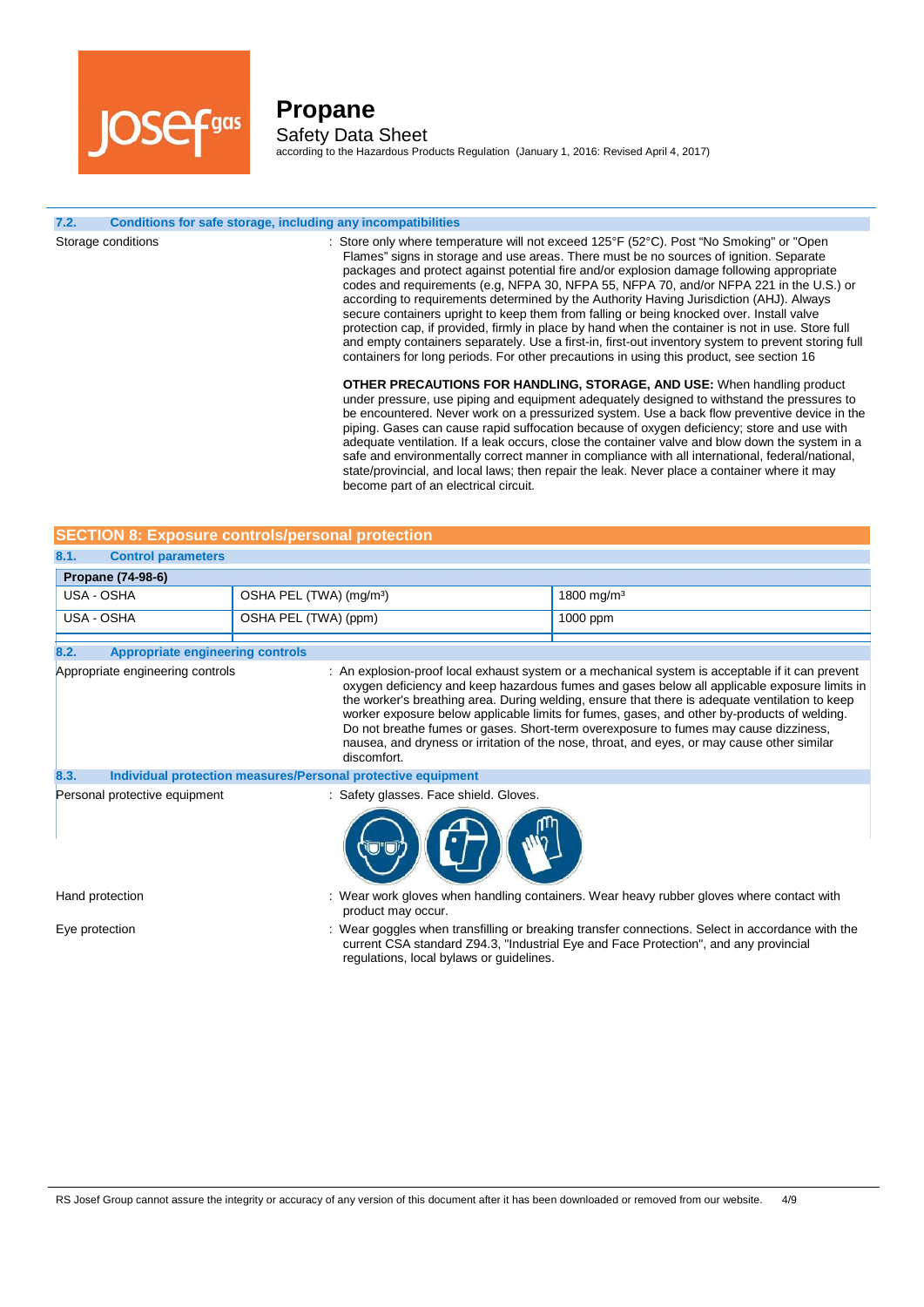

j.

## **Propane** Safety Data Sheet

according to the Hazardous Products Regulation (January 1, 2016; Revised April 4, 2017)

| Skin and body protection        | : As needed for welding, wear hand, head, and body protection to help prevent injury from<br>radiation and sparks. (See ANSI Z49.1.) At a minimum, this includes welder's gloves and<br>protective goggles, and may include arm protectors, aprons, hats, and shoulder protection as<br>well as substantial clothing.                                                                                                                                                                                                                                              |
|---------------------------------|--------------------------------------------------------------------------------------------------------------------------------------------------------------------------------------------------------------------------------------------------------------------------------------------------------------------------------------------------------------------------------------------------------------------------------------------------------------------------------------------------------------------------------------------------------------------|
| Respiratory protection          | : Respiratory protection: Use respirable fume respirator or air supplied respirator when working<br>in confined space or where local exhaust or ventilation does not keep exposure below TLV.<br>Select in accordance with provincial regulations, local bylaws or guidelines. Selection should be<br>based on the current CSA standard Z94.4, "Selection, Care, and Use of Respirators."<br>Respirators should also be approved by NIOSH and MSHA. For emergencies or instances with<br>unknown exposure levels, use a self-contained breathing apparatus (SCBA). |
| Thermal hazard protection       | : Wear cold insulating gloves when transfilling or breaking transfer connections.                                                                                                                                                                                                                                                                                                                                                                                                                                                                                  |
| Environmental exposure controls | : Refer to local regulations for restriction of emissions to the atmosphere. See section 13 for<br>specific methods for waste gas treatment.                                                                                                                                                                                                                                                                                                                                                                                                                       |
| Other information               | : Other protection : Safety shoes for general handling at customer sites. Metatarsal shoes and<br>cuffless trousers for cylinder handling at packaging and filling plants. Select in accordance with<br>the current CSA standard Z195, "Protective Foot Wear", and any provincial regulations, local<br>bylaws or guidelines. For working with flammable and oxidizing materials, consider the use of                                                                                                                                                              |

flame resistant anti-static safety clothing.

| <b>SECTION 9: Physical and chemical properties</b>            |                                                                                 |  |  |
|---------------------------------------------------------------|---------------------------------------------------------------------------------|--|--|
| Information on basic physical and chemical properties<br>9.1. |                                                                                 |  |  |
| Physical state                                                | : Gas                                                                           |  |  |
| Appearance                                                    | Colorless gas.                                                                  |  |  |
| Molecular mass                                                | 44 g/mol                                                                        |  |  |
| Colour                                                        | Colourless.                                                                     |  |  |
| Odour                                                         | Poor warning properties at low concentrations. Stenchant often added. Sweetish. |  |  |
| Odour threshold                                               | : No data available                                                             |  |  |
| pH                                                            | Not applicable.                                                                 |  |  |
| pH solution                                                   | No data available                                                               |  |  |
| Relative evaporation rate (butylacetate=1)                    | No data available                                                               |  |  |
| Relative evaporation rate (ether=1)                           | Not applicable.                                                                 |  |  |
| Melting point                                                 | No data available                                                               |  |  |
| Freezing point                                                | -187.69 °C (-305.8°F)                                                           |  |  |
| Boiling point                                                 | -42.1 °C (-44.32°F)                                                             |  |  |
| Flash point                                                   | -104.4 °C (-155.2°F) TCC                                                        |  |  |
| Critical temperature                                          | 96.8 °C (206°F)                                                                 |  |  |
| Auto-ignition temperature                                     | 450 °C (842°F)                                                                  |  |  |
| Decomposition temperature                                     | : No data available                                                             |  |  |
| Vapour pressure                                               | 8.58 bar (109.73 psig)                                                          |  |  |
| Vapour pressure at 50 °C                                      | No data available                                                               |  |  |
| Relative vapour density at 20 °C                              | No data available                                                               |  |  |
| Relative density                                              | 0.58                                                                            |  |  |
| Relative density of saturated gas/air mixture                 | No data available                                                               |  |  |
| Density                                                       | : $0.506 - 0.583$ g/cm <sup>3</sup> (at 15 °C)                                  |  |  |
| Relative gas density                                          | 1.5                                                                             |  |  |
| Solubility                                                    | Water: 75 mg/l                                                                  |  |  |
| Log Pow                                                       | 2.36                                                                            |  |  |
| Log Kow                                                       | Not applicable.                                                                 |  |  |
| Viscosity, kinematic                                          | Not applicable.                                                                 |  |  |
| Viscosity, dynamic                                            | Not applicable.                                                                 |  |  |
| Viscosity, kinematic (calculated value) (40 °C)               | No data available                                                               |  |  |
| <b>Explosive properties</b>                                   | Not applicable.                                                                 |  |  |
| Oxidizing properties                                          | None.                                                                           |  |  |
| Flammability (solid, gas)                                     | 2.1 - 9.5 vol %                                                                 |  |  |

RS Josef Group cannot assure the integrity or accuracy of any version of this document after it has been downloaded or removed from our website. 5/9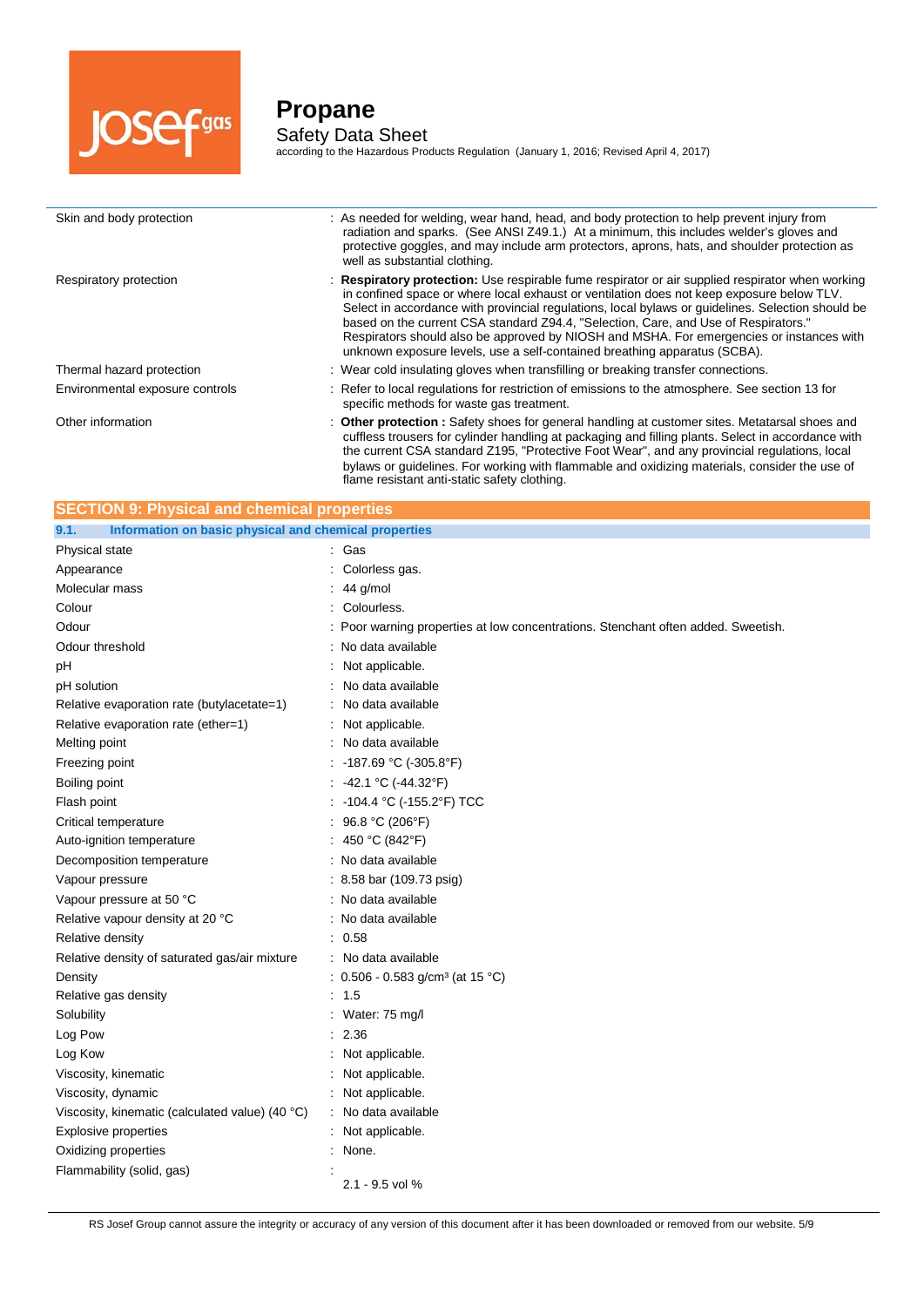

according to the Hazardous Products Regulation (January 1, 2016; Revised April 4, 2017)

### **9.2. Other information**

Gas group **EXECUTE:** Liquefied gas

Additional information **incomation** : Gas/vapour heavier than air. May accumulate in confined spaces, particularly at or below ground level

| <b>SECTION 10: Stability and reactivity</b> |                                                                                                                                                                                                                                                                                                                                                        |
|---------------------------------------------|--------------------------------------------------------------------------------------------------------------------------------------------------------------------------------------------------------------------------------------------------------------------------------------------------------------------------------------------------------|
| 10.1.<br><b>Reactivity</b>                  |                                                                                                                                                                                                                                                                                                                                                        |
| Reactivity                                  | : No reactivity hazard other than the effects described in sub-sections below.                                                                                                                                                                                                                                                                         |
| Chemical stability                          | : Stable under normal conditions.                                                                                                                                                                                                                                                                                                                      |
| Possibility of hazardous reactions          | : Can form explosive mixture with air. May react violently with oxidants.                                                                                                                                                                                                                                                                              |
| Conditions to avoid                         | : Keep away from heat/sparks/open flames/hot surfaces. - No smoking.                                                                                                                                                                                                                                                                                   |
| Incompatible materials                      | : Air, Oxidiser. Chlorine dioxide.                                                                                                                                                                                                                                                                                                                     |
| Hazardous decomposition products            | : Thermal decomposition or burning may produce carbon monoxide, carbon dioxide, and<br>hydrogen. The welding and cutting process may form reaction products such as carbon<br>monoxide and carbon dioxide. Other decomposition products of normal operation originate<br>from the volatilization, reaction, or oxidation of the material being worked. |

#### **SECTION 11: Toxicological information**

#### **11.1. Information on toxicological effects**

| : Not classified<br>: Not classified<br>: Not classified |
|----------------------------------------------------------|
|                                                          |
| 658 mg/l/4h                                              |
| : Not classified<br>pH: Not applicable.                  |
| : Not classified<br>pH: Not applicable.                  |
| : Not classified                                         |
| : Not classified                                         |
| : Not classified                                         |
| : Not classified<br>: Not classified                     |
| : Not classified                                         |
| : Not classified                                         |
|                                                          |
| Yes                                                      |
|                                                          |

|                   | <b>SECTION 12: Ecological information</b> |                                              |
|-------------------|-------------------------------------------|----------------------------------------------|
| 12.1.             | <b>Toxicity</b>                           |                                              |
| Ecology - general |                                           | No ecological damage caused by this product. |

RS Josef Group cannot assure the integrity or accuracy of any version of this document after it has been downloaded or removed from our website.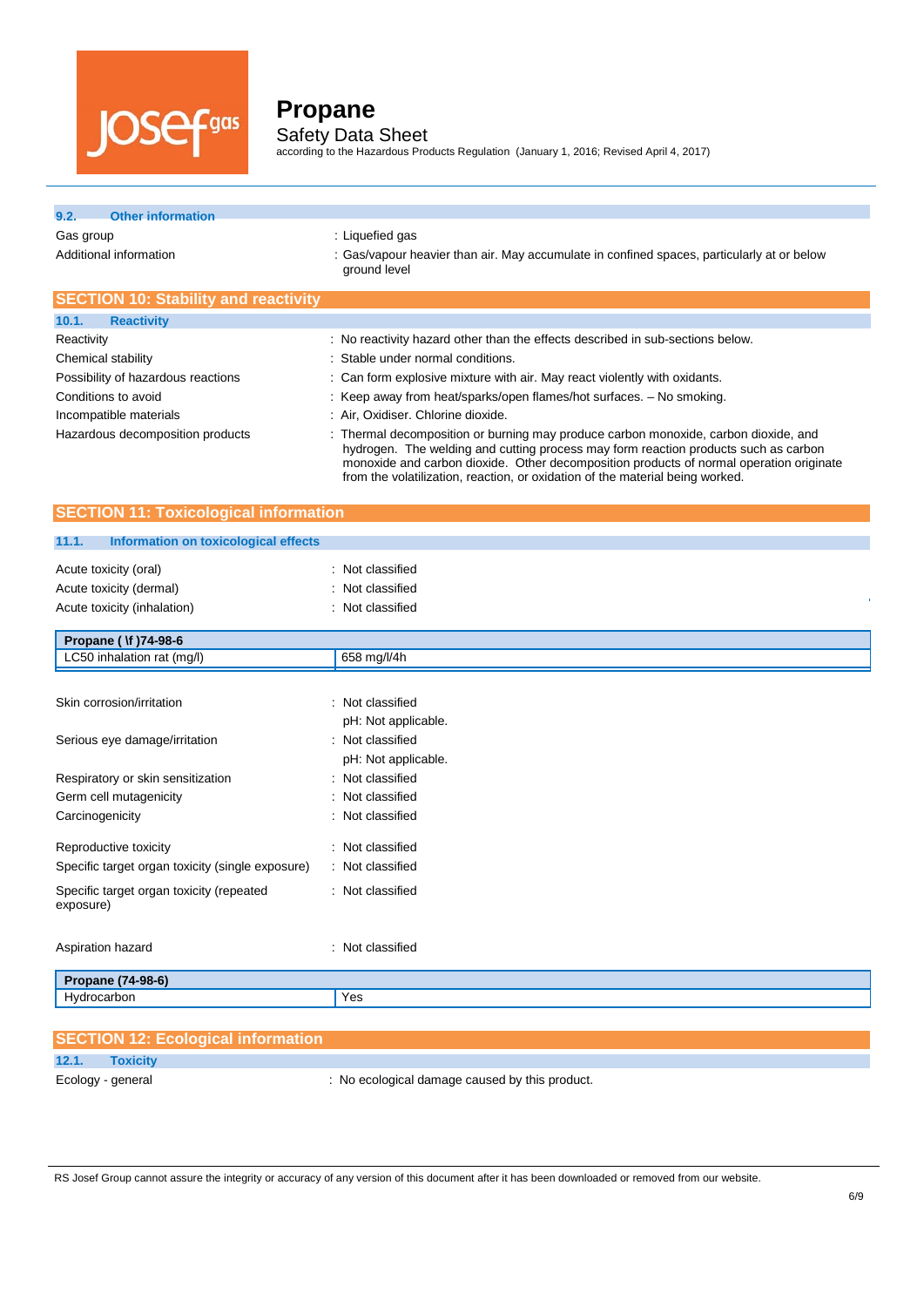

according to the Hazardous Products Regulation (January 1, 2016; Revised April 4, 2017)

| 12.2.<br><b>Persistence and degradability</b>                                              |                                                                                                                                                         |  |  |  |  |
|--------------------------------------------------------------------------------------------|---------------------------------------------------------------------------------------------------------------------------------------------------------|--|--|--|--|
| Propane (74-98-6)                                                                          |                                                                                                                                                         |  |  |  |  |
| Persistence and degradability                                                              | The substance is biodegradable. Unlikely to persist.                                                                                                    |  |  |  |  |
| <b>Bioaccumulative potential</b><br>12.3.                                                  |                                                                                                                                                         |  |  |  |  |
| Propane (74-98-6)                                                                          |                                                                                                                                                         |  |  |  |  |
| Log Pow                                                                                    | 2.36                                                                                                                                                    |  |  |  |  |
| Log Kow                                                                                    | Not applicable.                                                                                                                                         |  |  |  |  |
| Bioaccumulative potential                                                                  | Not expected to bioaccumulate due to the low log Kow (log Kow < 4). Refer to section 9.                                                                 |  |  |  |  |
| 12.4.<br><b>Mobility in soil</b>                                                           |                                                                                                                                                         |  |  |  |  |
| Propane (74-98-6)                                                                          |                                                                                                                                                         |  |  |  |  |
| Mobility in soil                                                                           | No data available.                                                                                                                                      |  |  |  |  |
| Log Pow                                                                                    | 2.36                                                                                                                                                    |  |  |  |  |
| Log Kow                                                                                    | Not applicable.                                                                                                                                         |  |  |  |  |
| Ecology - soil                                                                             | Because of its high volatility, the product is unlikely to cause ground or water pollution.                                                             |  |  |  |  |
| 12.5.<br><b>Other adverse effects</b>                                                      |                                                                                                                                                         |  |  |  |  |
| Effect on the ozone layer                                                                  | : None                                                                                                                                                  |  |  |  |  |
| Effect on global warming                                                                   | : No known effects from this product                                                                                                                    |  |  |  |  |
| <b>SECTION 13: Disposal considerations</b>                                                 |                                                                                                                                                         |  |  |  |  |
| 13.1.<br><b>Disposal methods</b>                                                           |                                                                                                                                                         |  |  |  |  |
| Waste disposal recommendations                                                             | : Dispose of contents/container in accordance with local/regional/national/international<br>regulations. Contact supplier for any special requirements. |  |  |  |  |
| <b>SECTION 14: Transport information</b>                                                   |                                                                                                                                                         |  |  |  |  |
| 14.1.<br><b>Basic shipping description</b>                                                 |                                                                                                                                                         |  |  |  |  |
| In accordance with TDG                                                                     |                                                                                                                                                         |  |  |  |  |
| <b>TDG</b>                                                                                 |                                                                                                                                                         |  |  |  |  |
|                                                                                            |                                                                                                                                                         |  |  |  |  |
| UN-No. (TDG)                                                                               | : UN1978                                                                                                                                                |  |  |  |  |
| <b>TDG Primary Hazard Classes</b>                                                          | : 2.1 - Class 2.1 - Flammable Gas.                                                                                                                      |  |  |  |  |
| Proper shipping name                                                                       | : PROPANE                                                                                                                                               |  |  |  |  |
|                                                                                            |                                                                                                                                                         |  |  |  |  |
| <b>ERAP Index</b><br>Explosive Limit and Limited Quantity Index                            | : 3000                                                                                                                                                  |  |  |  |  |
|                                                                                            |                                                                                                                                                         |  |  |  |  |
|                                                                                            | : 0.125 L                                                                                                                                               |  |  |  |  |
| Passenger Carrying Ship Index                                                              | : $110 kg$                                                                                                                                              |  |  |  |  |
| Passenger Carrying Road Vehicle or Passenger : Forbidden<br>Carrying Railway Vehicle Index |                                                                                                                                                         |  |  |  |  |
| 14.3.<br>Air and sea transport                                                             |                                                                                                                                                         |  |  |  |  |
| <b>IMDG</b>                                                                                |                                                                                                                                                         |  |  |  |  |
| UN-No. (IMDG)                                                                              | : 1978                                                                                                                                                  |  |  |  |  |
| Proper Shipping Name (IMDG)                                                                | : PROPANE                                                                                                                                               |  |  |  |  |
| Class (IMDG)                                                                               | $: 2 - \text{Gases}$                                                                                                                                    |  |  |  |  |
| MFAG-No                                                                                    | : 115                                                                                                                                                   |  |  |  |  |
| <b>IATA</b>                                                                                |                                                                                                                                                         |  |  |  |  |
| UN-No. (IATA)                                                                              | : 1978                                                                                                                                                  |  |  |  |  |
| Proper Shipping Name (IATA)                                                                | : PROPANE                                                                                                                                               |  |  |  |  |
| Class (IATA)                                                                               | $\div$ 2                                                                                                                                                |  |  |  |  |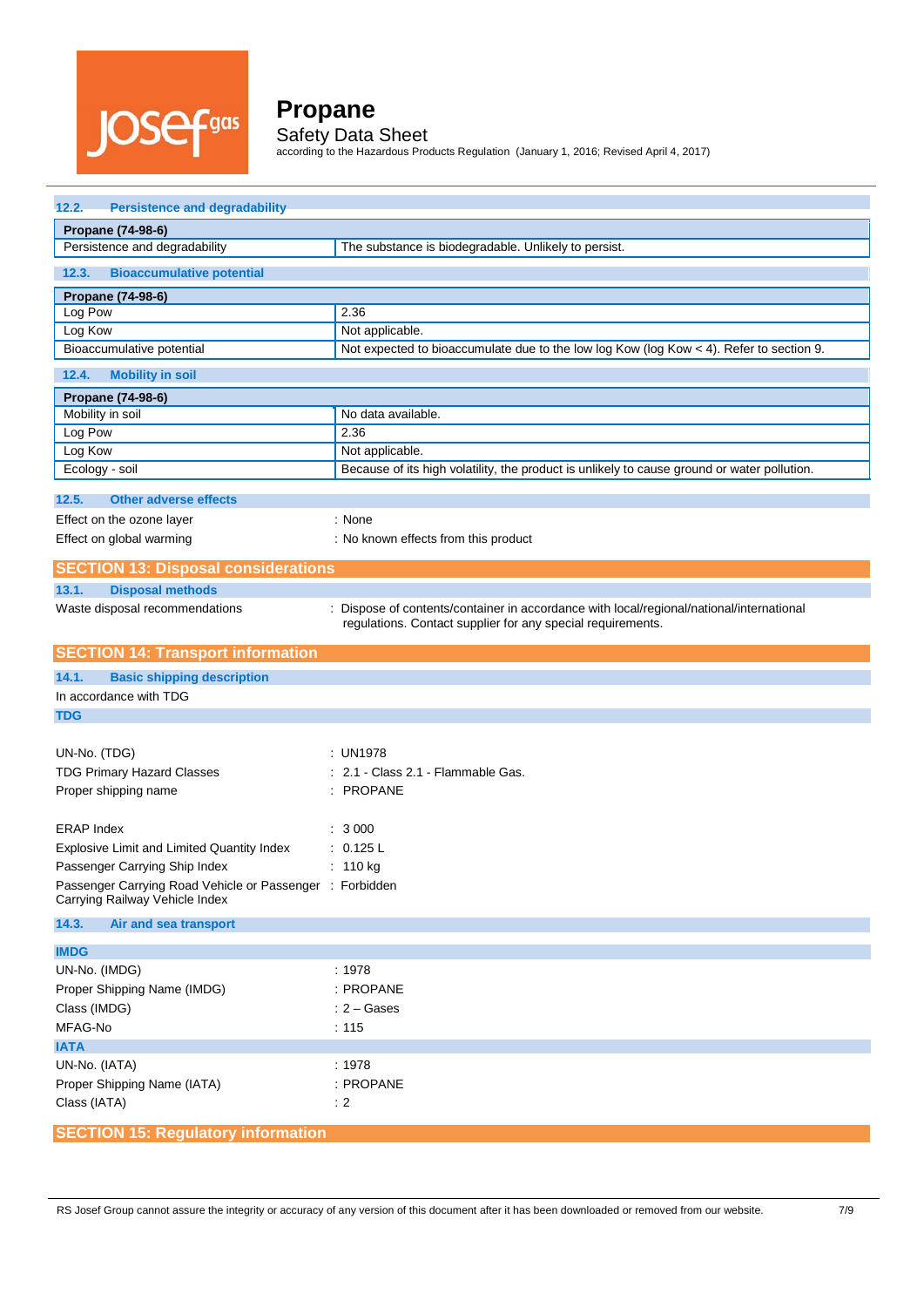

according to the Hazardous Products Regulation (January 1, 2016; Revised April 4, 2017)

### **15.1. National regulations**

#### **Propane (74-98-6)**

Listed on the Canadian DSL (Domestic Substances List)

| <b>SECTION 16: Other information</b>      |                                                                                                                                                         |
|-------------------------------------------|---------------------------------------------------------------------------------------------------------------------------------------------------------|
| Date of issue                             | 15/10/1979                                                                                                                                              |
| <b>Revision date</b>                      | 03/08/2016                                                                                                                                              |
| Supersedes                                | : 15/10/2013                                                                                                                                            |
| Indication of changes:<br>Training advice | : The hazard of asphyxiation is often overlooked and must be stressed during operator training.<br>Ensure operators understand the flammability hazard. |

RS Josef Group cannot assure the integrity or accuracy of any version of this document after it has been downloaded or removed from our website.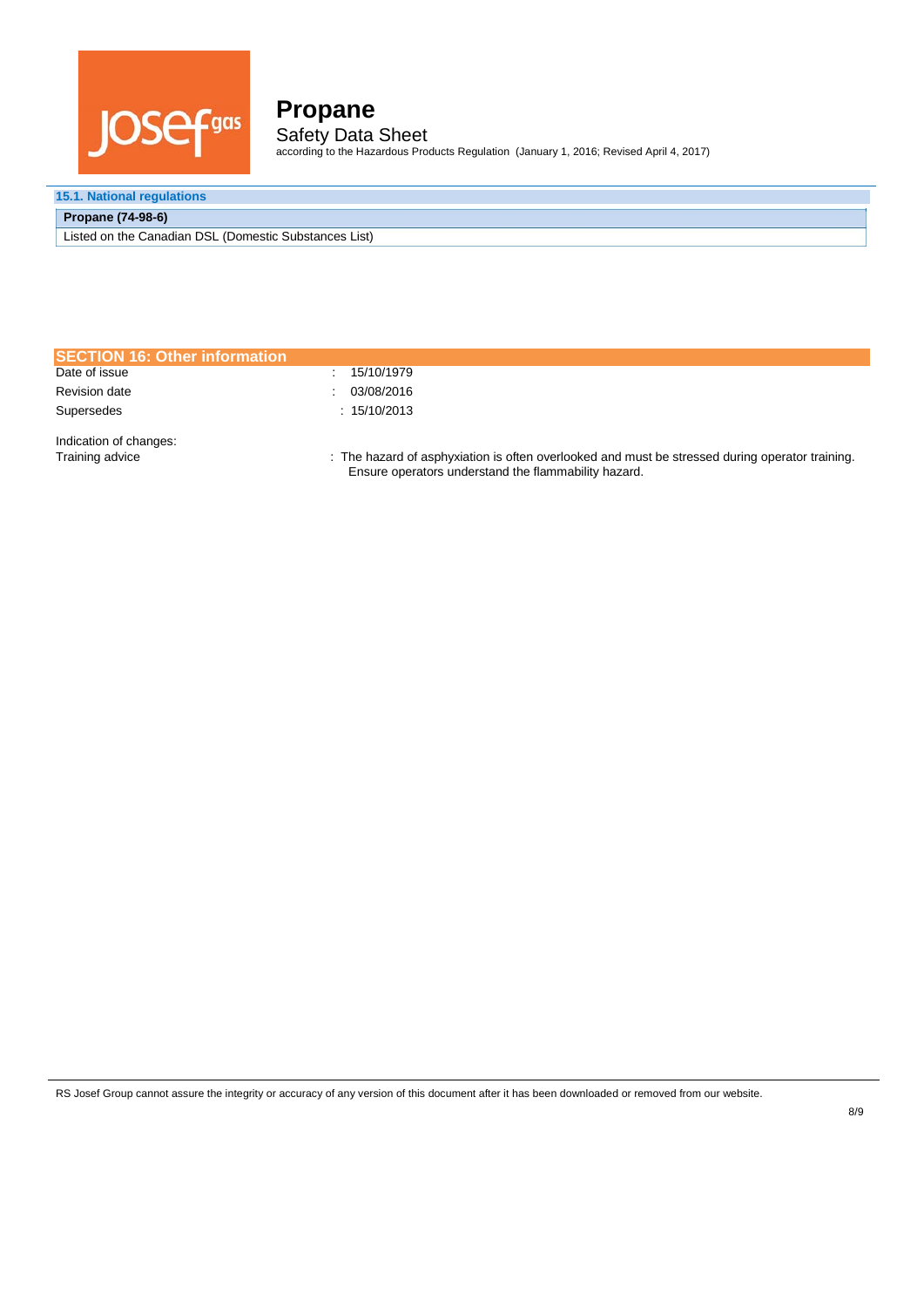

according to the Hazardous Products Regulation (January 1, 2016; Revised April 4, 2017)

| NFPA health hazard | : 2 - Intense or continued exposure could cause temporary<br>incapacitation or possible residual injury unless prompt<br>medical attention is given.                                                                                              |
|--------------------|---------------------------------------------------------------------------------------------------------------------------------------------------------------------------------------------------------------------------------------------------|
| NFPA fire hazard   | : 4 - Will rapidly or completely vaporize at normal pressure<br>$\bullet$<br>$\bf{0}$<br>and temperature, or is readily dispersed in air and will burn<br>readily.                                                                                |
| NFPA reactivity    | : 0 - Normally stable, even under fire exposure conditions,<br>and are not reactive with water.                                                                                                                                                   |
| HMIS III Rating    |                                                                                                                                                                                                                                                   |
| Health             | : 1 Slight Hazard - Irritation or minor reversible injury possible                                                                                                                                                                                |
| Flammability       | : 4 Severe Hazard - Flammable gases, or very volatile flammable liquids with flash points below<br>73 F, and boiling points below 100 F. Materials may ignite spontaneously with air. (Class IA)                                                  |
| Physical           | : 2 Moderate Hazard - Materials that are unstable and may undergo violent chemical changes at<br>normal temperature and pressure with low risk for explosion. Materials may react violently with<br>water or form peroxides upon exposure to air. |

RS Josef Group cannot assure the integrity or accuracy of any version of this document after it has been downloaded or removed from our website. This information is based on our current knowledge and is intended to describe the product for the purposes of health, safety and environmental requirements only. It should not therefore be<br>construed as guaranteeing any sp